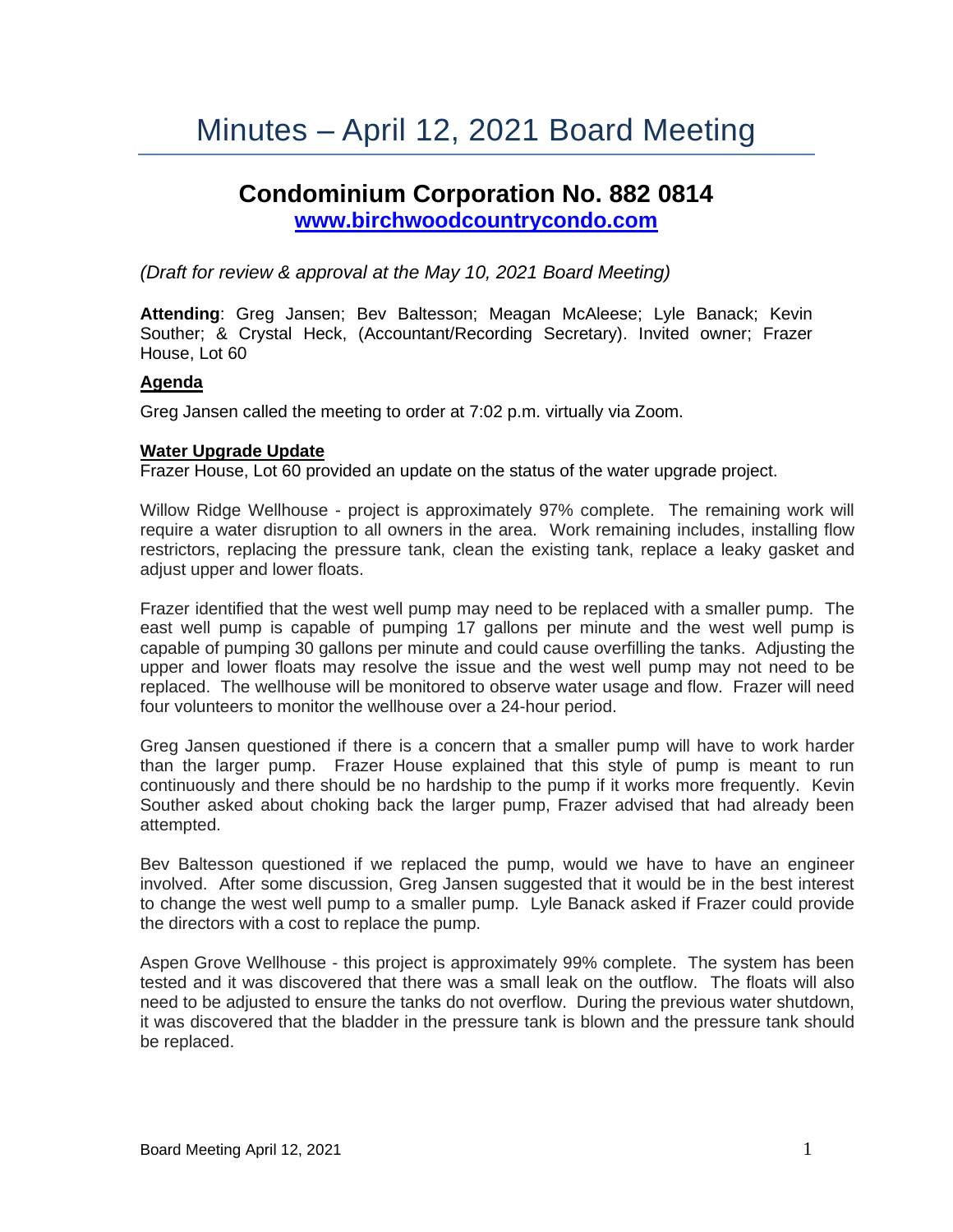**Motion:** Lyle Banack moved to purchase two pressure tanks for the Aspen Grove wellhouse, one tank for replacement of the current tank and one tank for a spare. Seconded by Kevin Souther. **Carried Unanimously**

Frazer House will arrange for the two tanks to be ordered and installed by plumbing contractor, Bald Eagle Plumbing.

The above repair, adjustment and tank replacement will require a water shutdown. The length and date of shutdown to be determined.

Cedar Glen Wellhouse - This wellhouse is scheduled to be worked on April 13, 2021 from 8 a.m. to 8 p.m. The wellhouse requires all the piping be replaced. The building contractor will also be on site to install drywall and other necessary carpentry work. Work to repair the floor of the wellhouse will be completed at a future date.

#### **Water Report**

Rod Yakubow provided the February and March 2021 reports prior to the meeting.

The water report for the month of February 2021 is as follows: # 6 Aspen Grove – 18,822 gals # 2 Cedar Glen – 10,347 gal 3 & # 4 Willow Ridge – 75,035 gals

TOTAL FOR ALL WELLS – 104,204 gals Chlorine Used 11.25 gals

The water report for the month of March 2021 is as follows: # 6 Aspen Grove – 23,656 gals # 2 Cedar Glen – 11,922 gal 3 & # 4 Willow Ridge – 97,967 gals

TOTAL FOR ALL WELLS – 133,545 gals Chlorine Used 11.75 gals

#### **Approval of Previous Minutes**

Minutes of the March 1, 2021 meeting were previously circulated.

**Motion:** Lyle Banack moved that the minutes be accepted as presented. Meagan McAleese seconded the motion. **Carried Unanimously**

#### **Financial Report**

Crystal Heck provided financial statements for February and March 2021 via email prior to the meeting for the directors to review. Lyle Banack inquired about the tower rental. Bev Baltesson explained that the Corporation is paid \$200.00 monthly to cover costs of electricity and \$1,200.00 annually. The annual payment is received on May 1<sup>st</sup>.

Bev Baltesson provided the report on the accounts receivable balance. The arrears balance is currently at \$19,762. Arrears relating to the Special Levy are \$10,176 and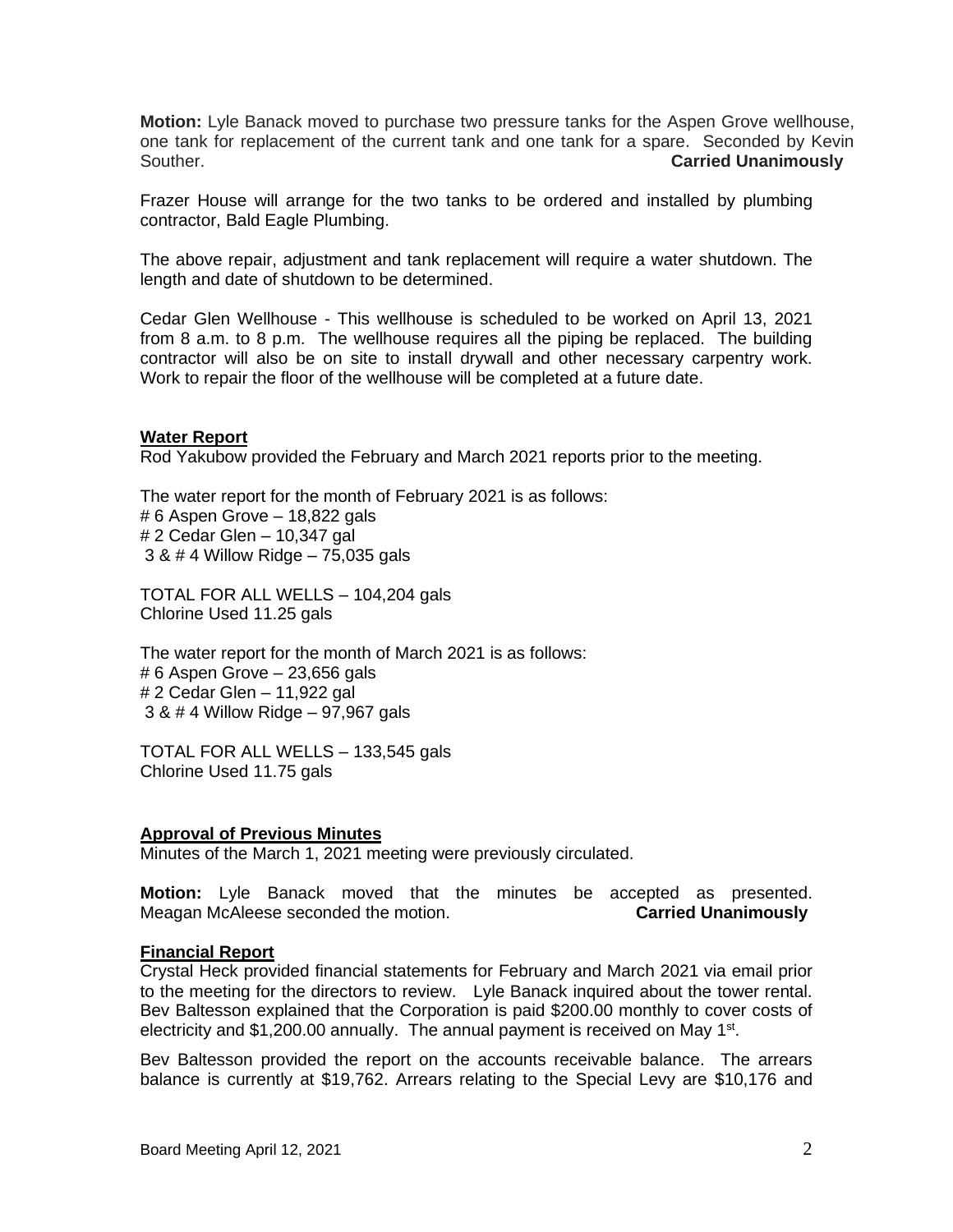approximately \$2,000.00 in interest and surcharge fees. Condo yearly assessment fee arrears are approximately \$7,000.

We currently have one lot being handled with the Corporation's lawyer. We are working with 2 lot owners to get their arrears up to date. We have postdated cheques for the special levy fee for 3 owners. There are currently 3 lots that will need further action as the owners have not made any contact or attempt at clearing up the arrears.

Bev Baltesson reminded the board members that any items identified in the Action Register or Reserve Fund should proceed as soon as possible as the funds have been allotted for in the budget and are available.

Discussion identified the following projects to be completed before June 30, 2021.

- Replace roof on old Willow Ridge Wellhouse (identified in Reserve Fund Study) – Kevin Souther to action.
- Replace siding on Willow Ridge & Aspen Grove Wellhouses Kevin Souther to action.
- Replace wooden electrical boxes with new metal boxes (ongoing Action Item) – Kevin Souther to action.
- Aspen Grove Wellhouse flooding (Action Item) Kevin Souther to action.
- Sand/Grit Box on Hill (Action Item) Lyle Banack to action.

#### **Site Services**

Kevin Souther and Meagan McAleese advised that there is no new information to report.

# **Brazeau County Liaison**

Lyle Banack advised that there is no new information to report.

# **Old Business**

#### **Action items as per list**

- Community Lot signs and Corner markers The County has ordered the signs. Lyle Banack advised that he will work with a contractor or employees hired to install the sign posts and signs. Bev Baltesson advised that we likely need to have facilities located through Alberta One Call. Kevin Souther advised that ground disturbance greater than one foot requires an Alberta One Call ticket.
- Electrical boxes Kevin Souther will check with Jerry Wells to see if there are any that need replacing this year.
- CC Valve and Water Hydrant Locations Bev Baltesson has a list of the lots that we do not have pictures of the cc valves. Bev Baltesson will check with Rod Yakubow to arrange for the pictures to be taken.
- Lead Management Plan for Water Kevin Souther and Meagan McAleese will have this completed before the September 2021 deadline.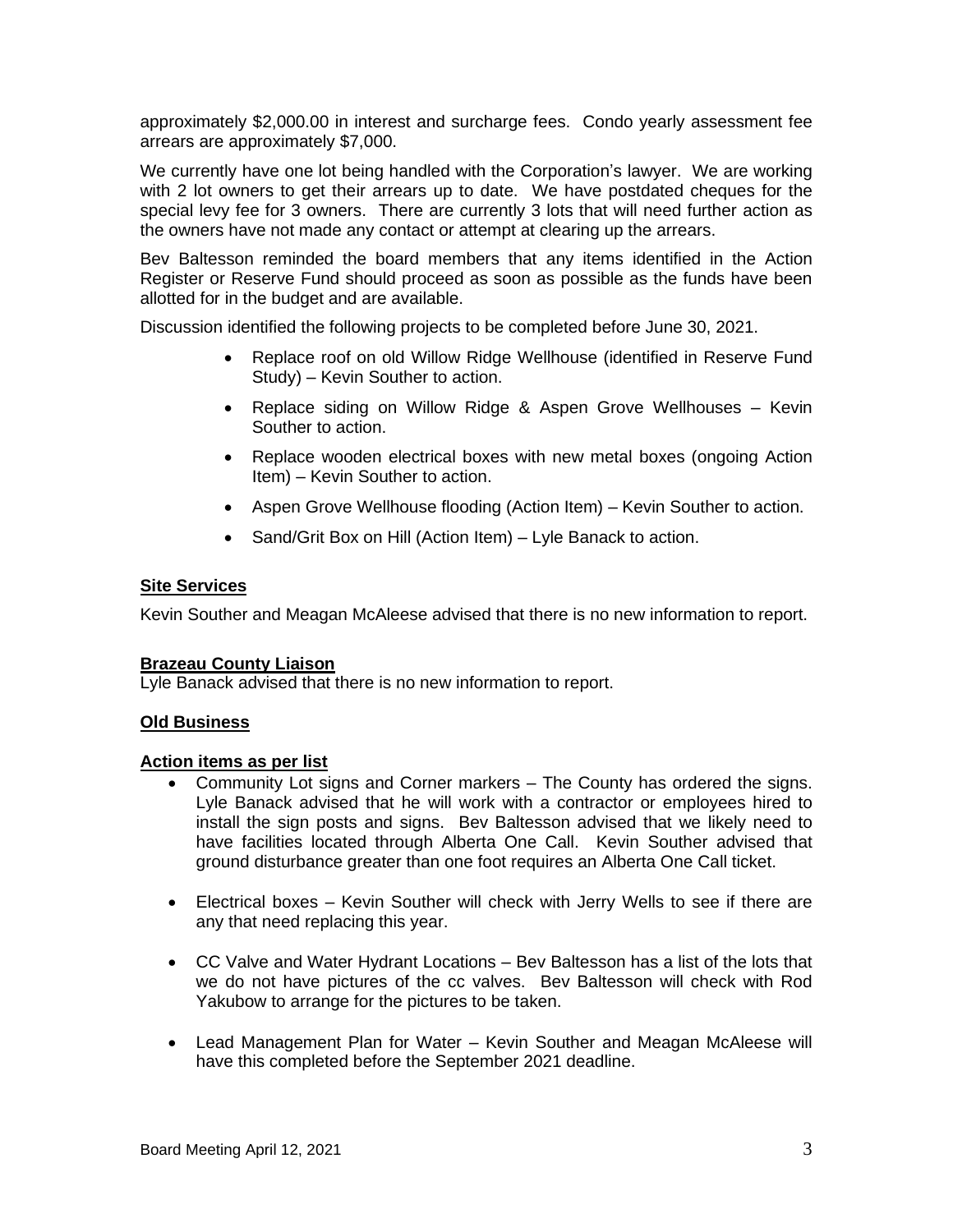- Owner Communication and internet Internet has been installed at the centre and the new laptop has been received. Files have to be transferred from the old laptop to the new laptop. Bev Baltesson advised that two people in the neighborhood expressed interest in the administration role. Bev Baltesson will contact the applicants to discuss the scope of work.
- Lights at TWP road 494 entrance –. Nothing new to report.
- Water Upgrade Project In progress as noted above.
- Aspen Grove Wellhouse Flooding Kevin Souther has started working on putting in a drain to help alleviate the flooding in the rainy season. Kevin indicated that he would need to hire a Hydro Vac contractor to complete the work.
- Contractor review

Grass Maintenance: Bev Baltesson advised that we received interest from three applicants for the Grass Maintenance position. Two applicants were owners and the third works out of Drayton Valley. One of the interested owners withdrew his interest after the April  $5<sup>th</sup>$  deadline. Discussion was held regarding the remaining two applicants.

**Motion:** Lyle Banack moved to offer Paul Mah the Grass Maintenance contract effective May 1, 2021. Kevin Souther seconded the motion.

### **Carried Unanimously**

Kevin Souther and Bev Baltesson will set up a meeting with Paul Mah to review, revise and sign an agreement.

Site Services and Kubota: Bruce Swanston (Primary Contractor) and Larry Kuzio (Back-Up Contractor) have agreed to continue in their positions.

Water Services: Bev Baltesson indicated that the Corporation has received a resume from an owner who may be interested in this position that will be vacant December 31, 2021. The owner has the necessary training required for the position. The owner has expressed interest in riding along with our current Water Services contractor, Rod Yakubow, to view the facilities and to discuss job requirements.

Accounting: Discussion regarding this contract was moved to the end of the meeting to allow Crystal Heck to sign off from the Zoom meeting due to conflict of interest. Crystal Heck left the Zoom meeting at 8:30 p.m. Bev Baltesson provided the Directors a copy of the revised Accounting Services Contract prior to the meeting. Brief discussion was held.

**Motion:** Bev Baltesson moved to award Crystal Heck's Accounting Service Inc the Accounting Services Contract as revised April 1, 2021. Meagan McAleese seconded the motion. **Carried Unanimously**

• 2021 AGM and Budget meeting – Discussion was held resulting in agreement that the Board could not plan or confirm a date for the 2021 Annual General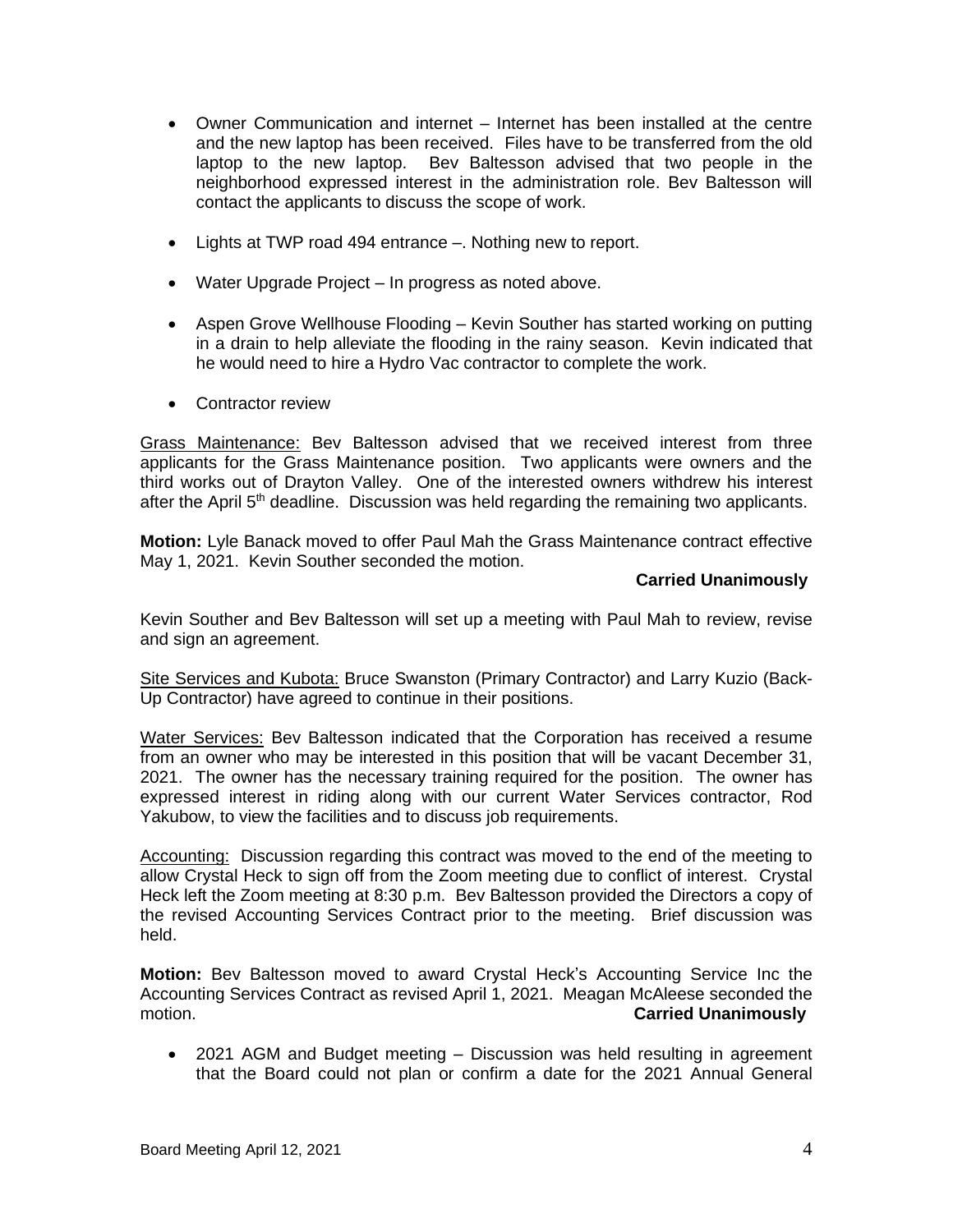Meeting due to the current situation and restrictions surrounding COVID-19. On hold until the next Board of Director meeting.

• Reserve Fund Study - Meagan McAleese contacted Keystone Field Engineering Inc for the purpose of obtaining a quote for updating the 2017 Reserve Fund Study. Keystone Engineering no longer provides this service, however, did provide contact information for Karrie Jones, C. Tech. who completed the 2017 study. Prior to the meeting, Meagan provided the Directors a quote from Karrie Jones, C. Tech. & Director of Archi Worx Consulting Inc to upgrade/revise the 2017 Reserve Fund Study in accordance with the current Condominium Property Act. Discussions were held.

**Motion:** Lyle Banack moved to accept the March 31, 2021 quote from Archi Worx Consulting Inc to upgrade/revise the 2017 Reserve Fund Study in accordance with the current Condominium Property Act. Seconded by Meagan McAleese.

#### **Carried Unanimously**

Meagan McAleese will contact Karrie Jones to confirm the quote is accepted and request invoice for the commencement fee. Meagan will also advise Karrie that work on the study should not start until the three water wellhouse upgrades are near completion, probably sometime in May of 2021.

- Sand/Grit Box on Hill Lyle Banack will work on this project over the summer 2021 so that it can be in place before winter 2021.
- Non-compliance letter Letter of Non-Compliance sent to owner with May 15, 2021 deadline to bring lot into compliance. Item Closed

#### **New Business**

.

No new business.

#### **New owners**

No new owners to report.

# **Correspondence for Review and filing**

Alberta Health Services – Food Handling Permit (Nelson Brothers required for water for flushing wellhouses) Letter to Owners x 3 Title x 6 Brazeau Development Permit x 1 Arrears Notice x 14 Letter to Mortgage Holder x 5